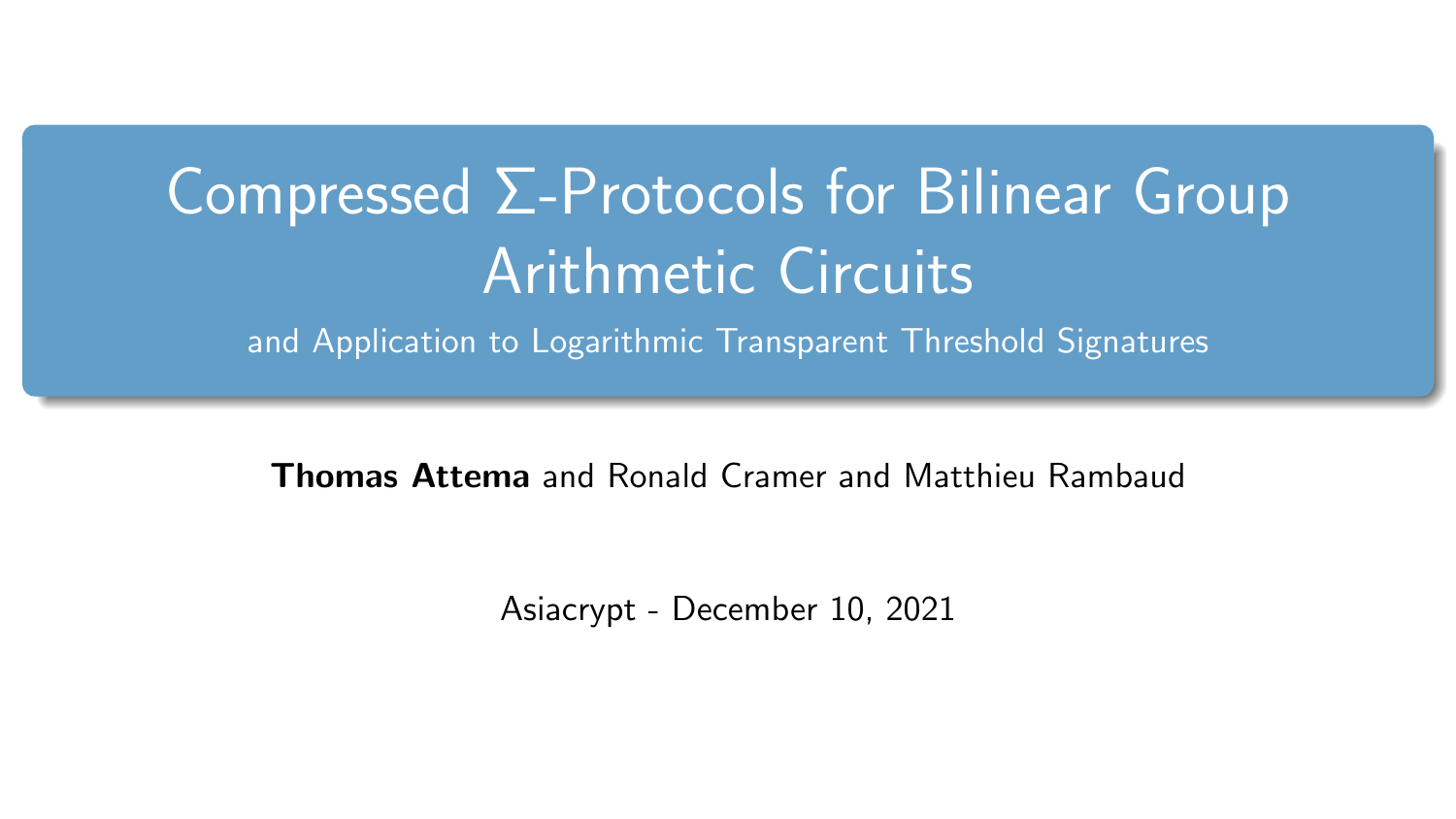## Setting - Proving General Constraints in Zero-Knowledge

## ZK for General Constraint-Satisfiability:

- Prove knowledge of commitment opening x such that  $f(x) = 0$ ; i.e., x is f-constrained.
- Zero-Knowledge (ZK): no info released except veracity of claim.

#### Goal:

• Low communication for general f: minimize number of bits transmitted.

#### Computation Model:

- $\bullet$  Oftentimes the constraints f is described by an arithmetic circuit C.
- Sometimes other computation models are more natural.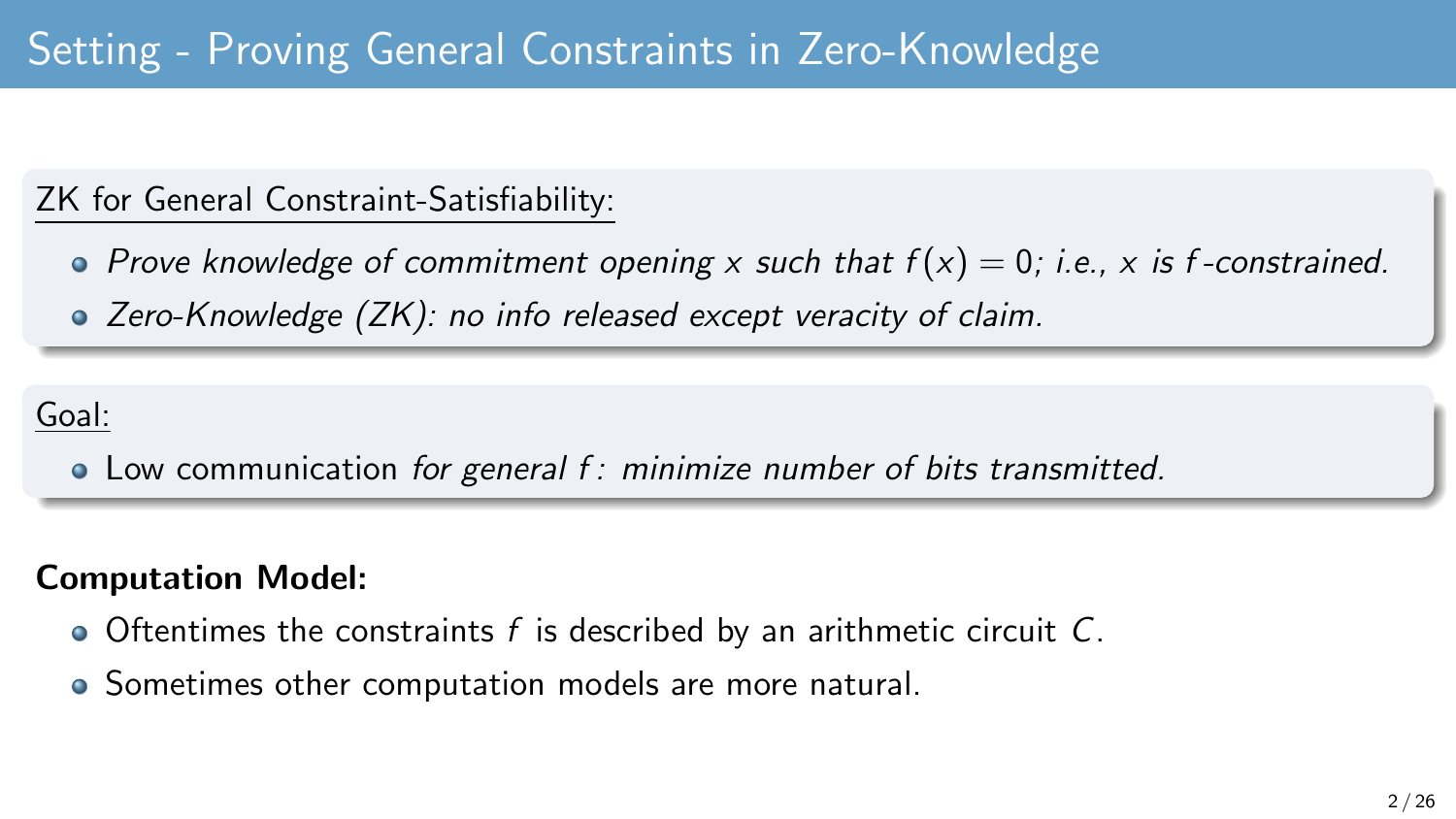## Computation Model: Arithmetic Circuits

**Defined over:** A finite field  $\mathbb{Z}_q = \mathbb{Z}/q\mathbb{Z}$ .

Wire values:  $\mathbb{Z}_q$ -elements

Gates:

- **•** Addition
- **•** Multiplication

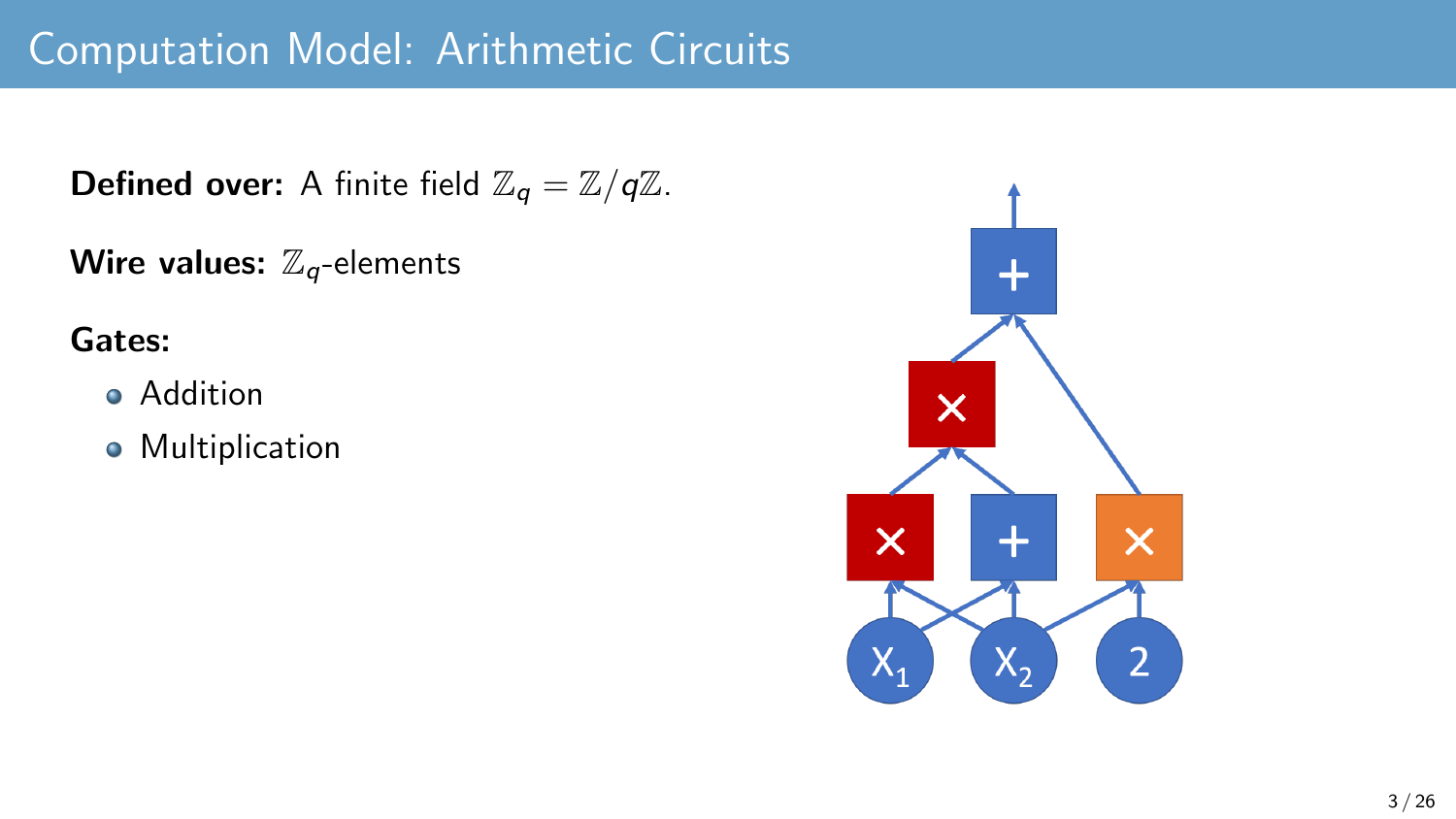## Computation Model: Bilinear Group (Arithmetic) Circuits

Defined over: A bilinear group  $(q, \mathbb{G}_1, \mathbb{G}_2, \mathbb{G}_T, e, G, H)$ :

- o Prime a
- $\bullet$  Order q groups  $\mathbb{G}_1$ ,  $\mathbb{G}_2$  and  $\mathbb{G}_T$
- Bilinear map (pairing)  $e: \mathbb{G}_1 \times \mathbb{G}_2 \to \mathbb{G}_T$
- Generators  $G \in \mathbb{G}_1$ ,  $H \in \mathbb{G}_2$  and  $e(G, H) \in \mathbb{G}_T$

Wire values:  $\mathbb{Z}_q$ ,  $\mathbb{G}_1$ ,  $\mathbb{G}_2$  and  $\mathbb{G}_7$  elements

#### Gates:

- o Z<sub>a</sub>-Addition, G<sub>\*</sub>-Multiplication
- $\bullet$   $\mathbb{Z}_q$ -Multiplication
- **•** Group exponentiation
- **•** Pairings

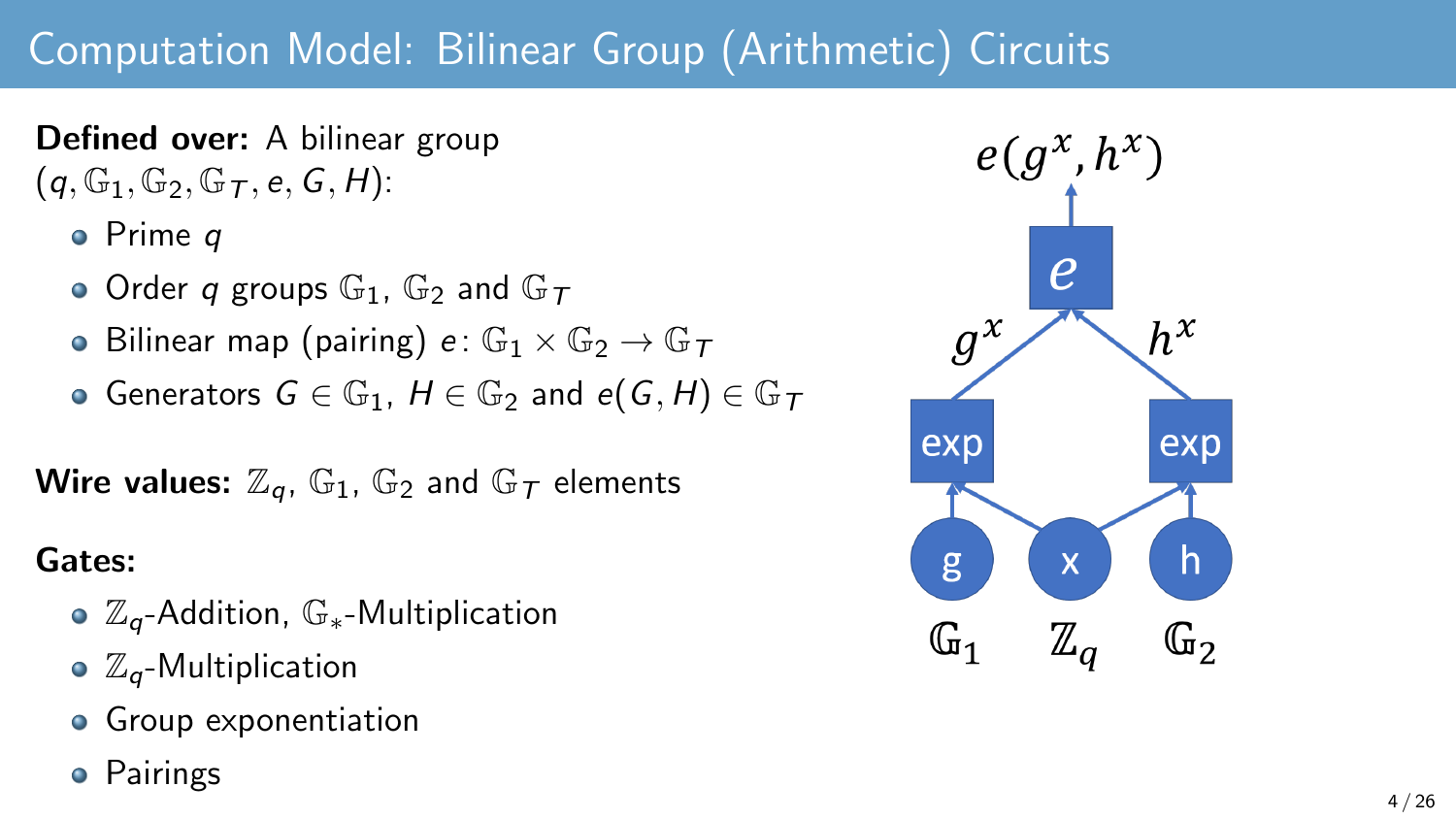- $\implies$  Arithmetic circuits are bilinear group arithmetic circuits.
- $\leftarrow$  Bilinear group arithmetic circuits can be expressed as arithmetic circuits.

This requires:

- **1** Group elements to be represented as (vectors of) field elements.
- <sup>2</sup> Exponentiation and pairing gates to be expressed as arithmetic operations.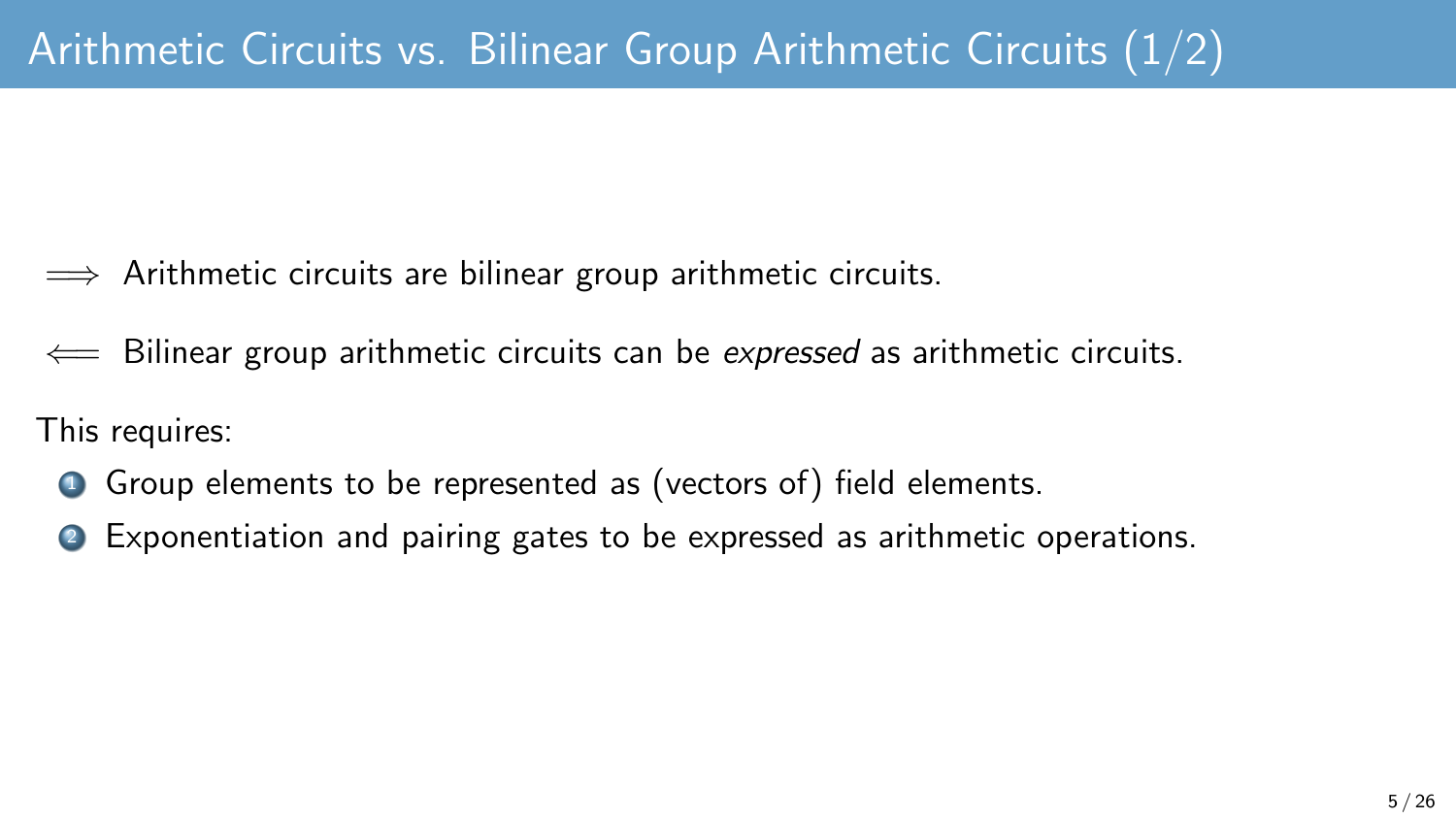Reducing a Bilinear Circuit to an arithmetic circuit increases its size.

- Reductions are different for all bilinear groups.
- The blow-up is a constant factor  $\implies$  asymptotic complexities of ZKPs are preserved.
- But the constant factor can be large, significantly influencing concrete efficiency.
	- E.g., a single group exponentiation in a highly optimized group of order  $q\approx 2^{256}$  requires  $\approx 800$   $\mathbb{Z}_q$ -multiplication gates [\[HBHW20\]](#page-24-0).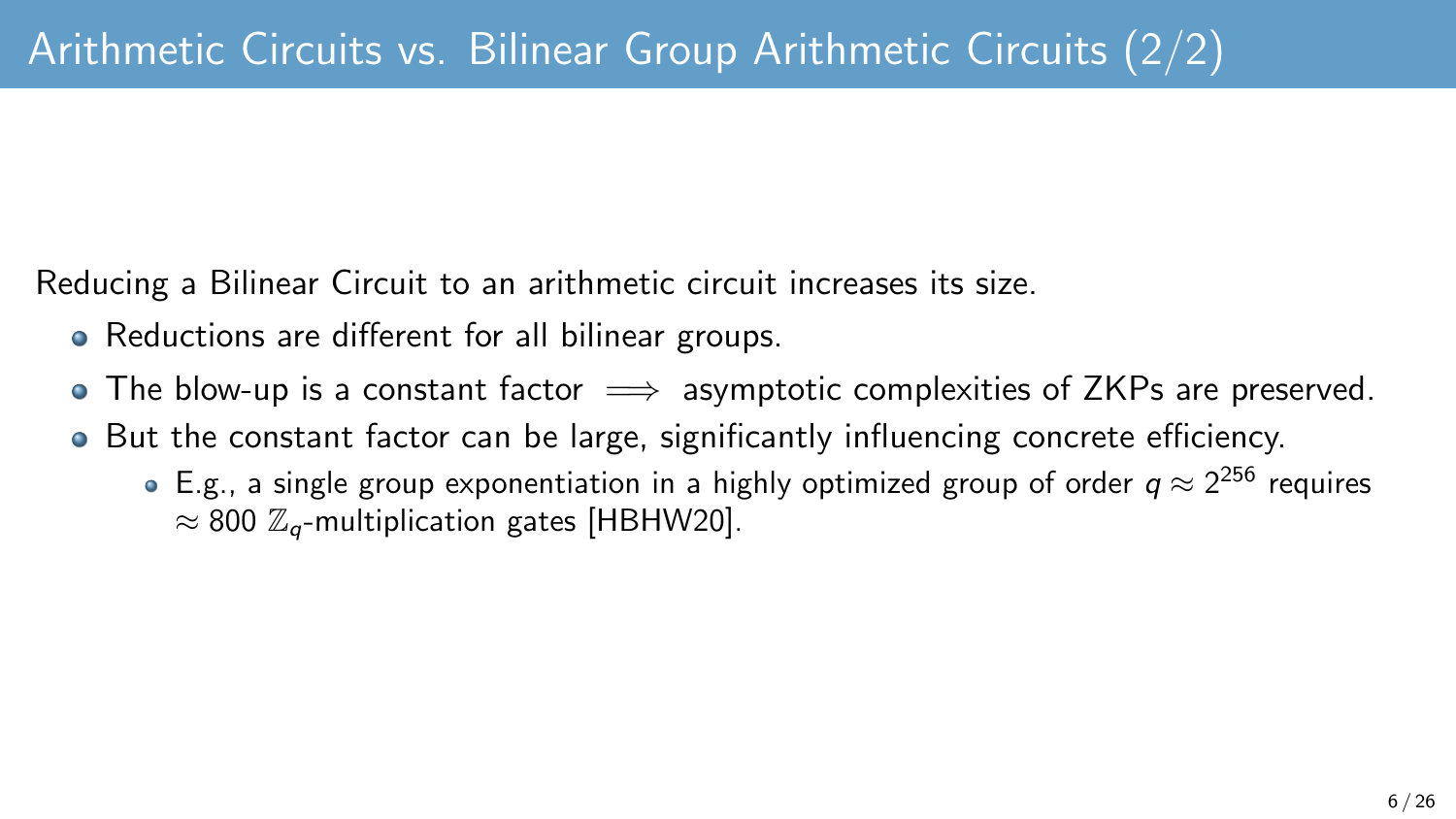## A direct approach for communication-efficient ZKPs for Bilinear Group Arithmetic Circuits

**Our approach:** Avoids specialized reductions from *bilinear group arithmetic circuits* to arithmetic circuits.

- Conceptual Simplicity.
- Improved concrete efficiency.

An Application: Transparent and succinct threshold signature scheme.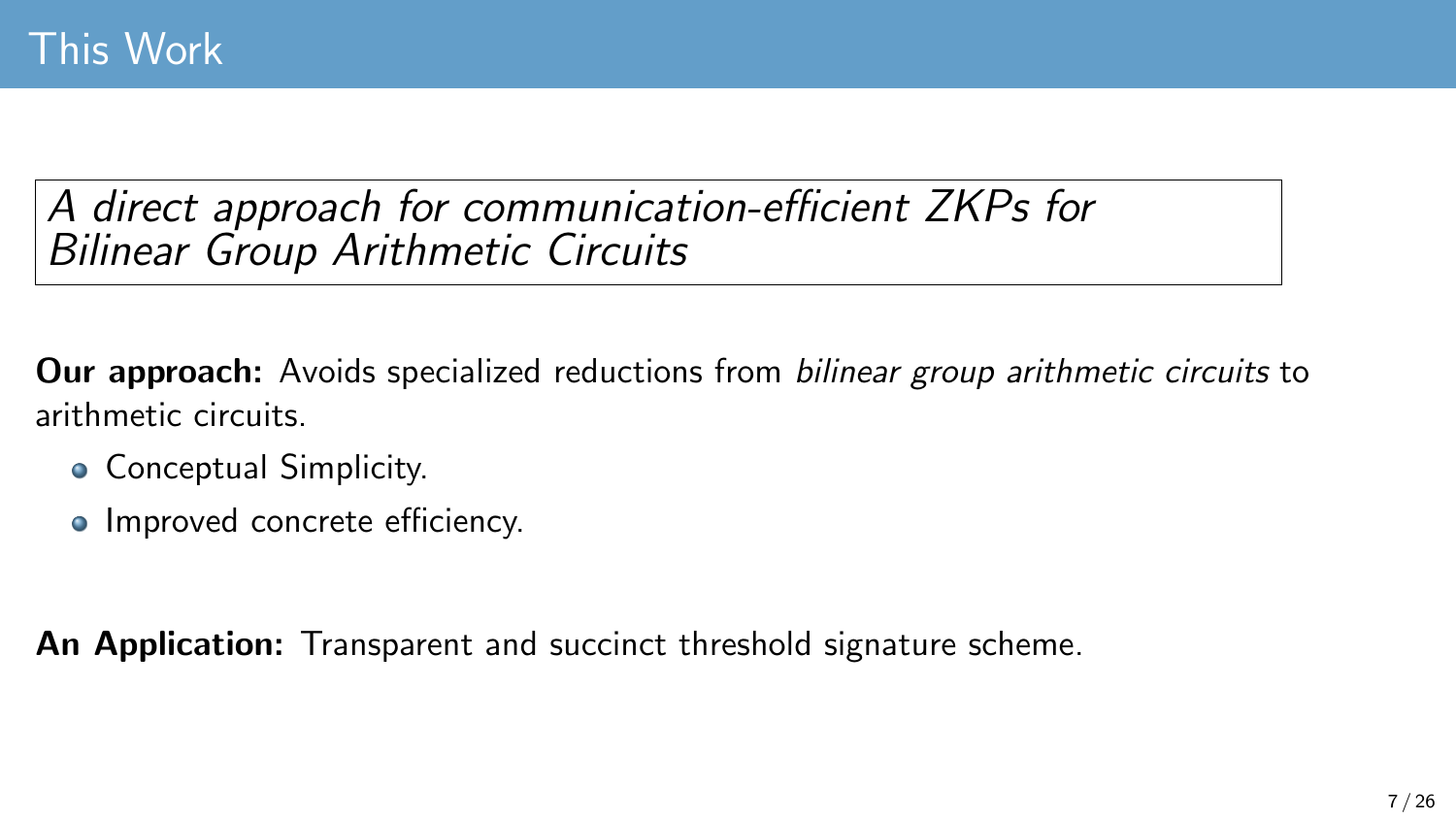Arithmetic Circuit ZKPs with logarithmic communication.

## $\bullet$  Bulletproofs [\[BCC](#page-24-1)+16, [BBB](#page-23-0)+18]

- At its core: Recursive PoK for *quadratic* relations.
- Presented as a replacement for  $Σ$ -Protocol Theory.

## • Compressed Σ-Protocols [\[AC20\]](#page-22-0)

• Reconciliation of Bulletproofs and Σ-Protocols.

## ZKPs for Bilinear Group Arithmetic Circuits.

## Lai et al. [\[LMR19\]](#page-25-0)

- **Generalization of bulletproofs.**
- Direct approach; does not require reduction to arithmetic circuit.
- Only applicable to a subclass circuits.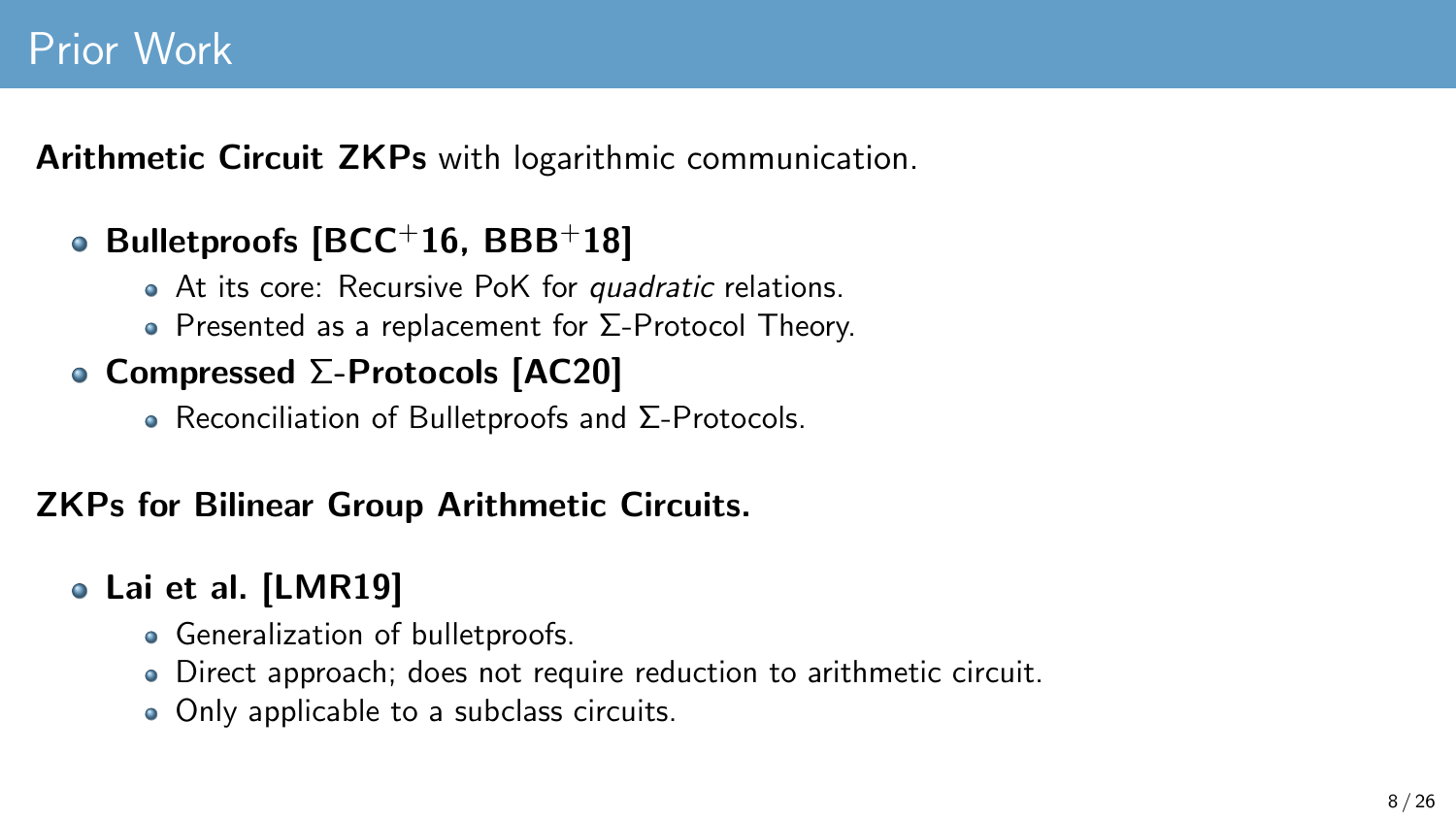#### Our Approach:

Generalize Compressed Σ-Protocols to the Bilinear Circuit Model.

Compared to Lai et al. [\[LMR19\]](#page-25-0):

- Conceptual simplicity; our basic building block handles *linear* relations.
- Our approach works for *arbitrary* bilinear group arithmetic circuits.
- We improve the communication efficiency by roughly a factor 3.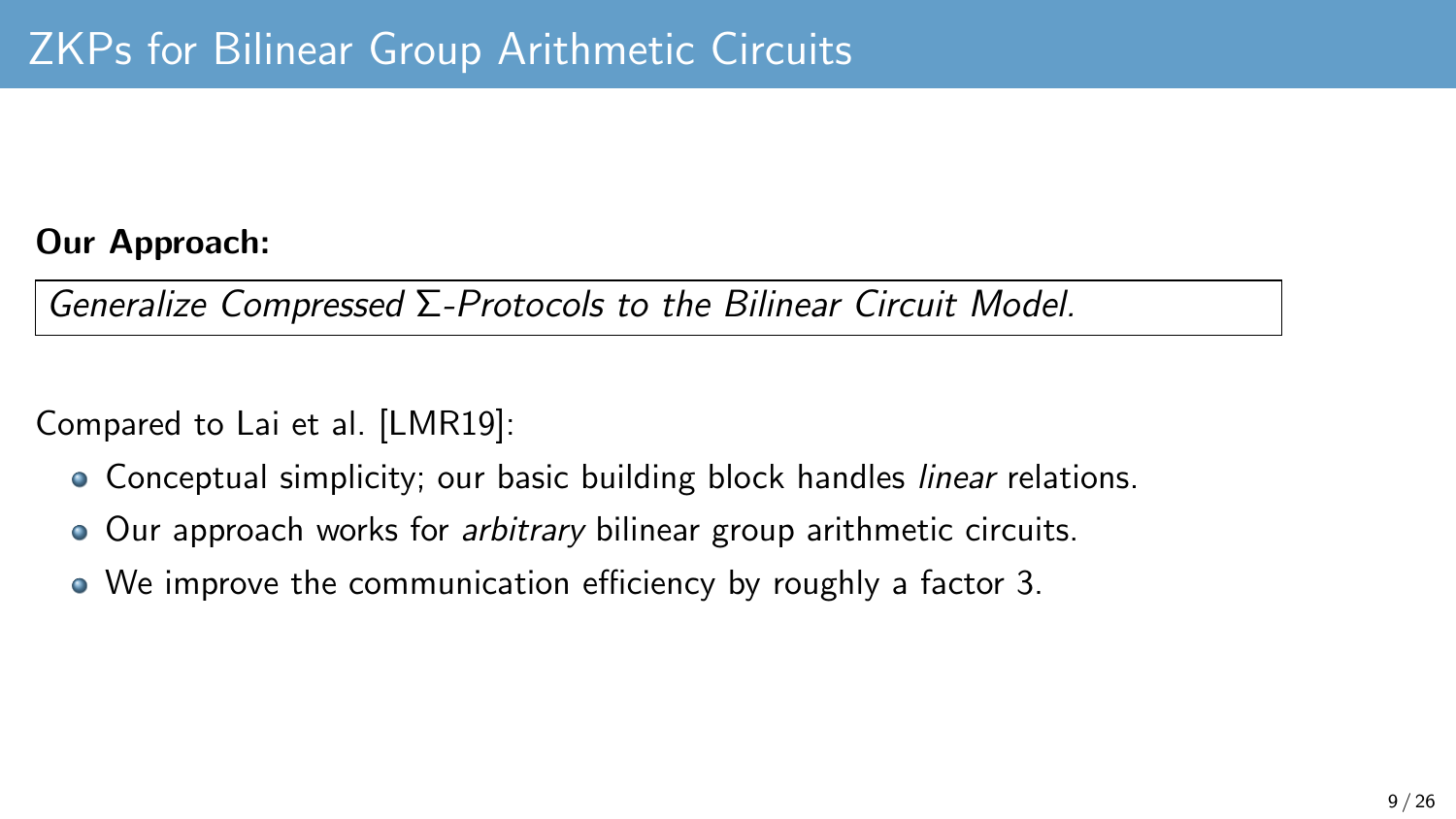## Prior Work - Compressed Σ-Protocol Theory (CRYPTO 2020 [\[AC20\]](#page-22-0))

#### High-Level Paradigm:

Solve linear instances first, and then linearize the non-linear instances.

- 1. Natural Σ-protocol for linear constraints.
	- Σ-protocol theory is a well-established, widely-used basis for zero-knowledge proofs.
	- **•** E.g., general-constraint ZK:  $O(|C|) \cdot \kappa$ communication [\[CD97\]](#page-24-2).
- 2. Adaptation of Bulletproof PoK [\[BCC](#page-24-1)+16, [BBB](#page-23-0)+18].
	- Bulletproofs core: recursive PoK for quadratic relations  $\implies$  logarithmic communication.
	- Repurposed as a *blackbox* compression for Σ-protocol 1.

 $[x]$  s.t.  $L(x) = y$  $\mathcal P$   $\mathcal V$  $\xrightarrow{[r], L(r)} \rightarrow$  $\leftarrow$  ←  $z = r + cx$ Accept?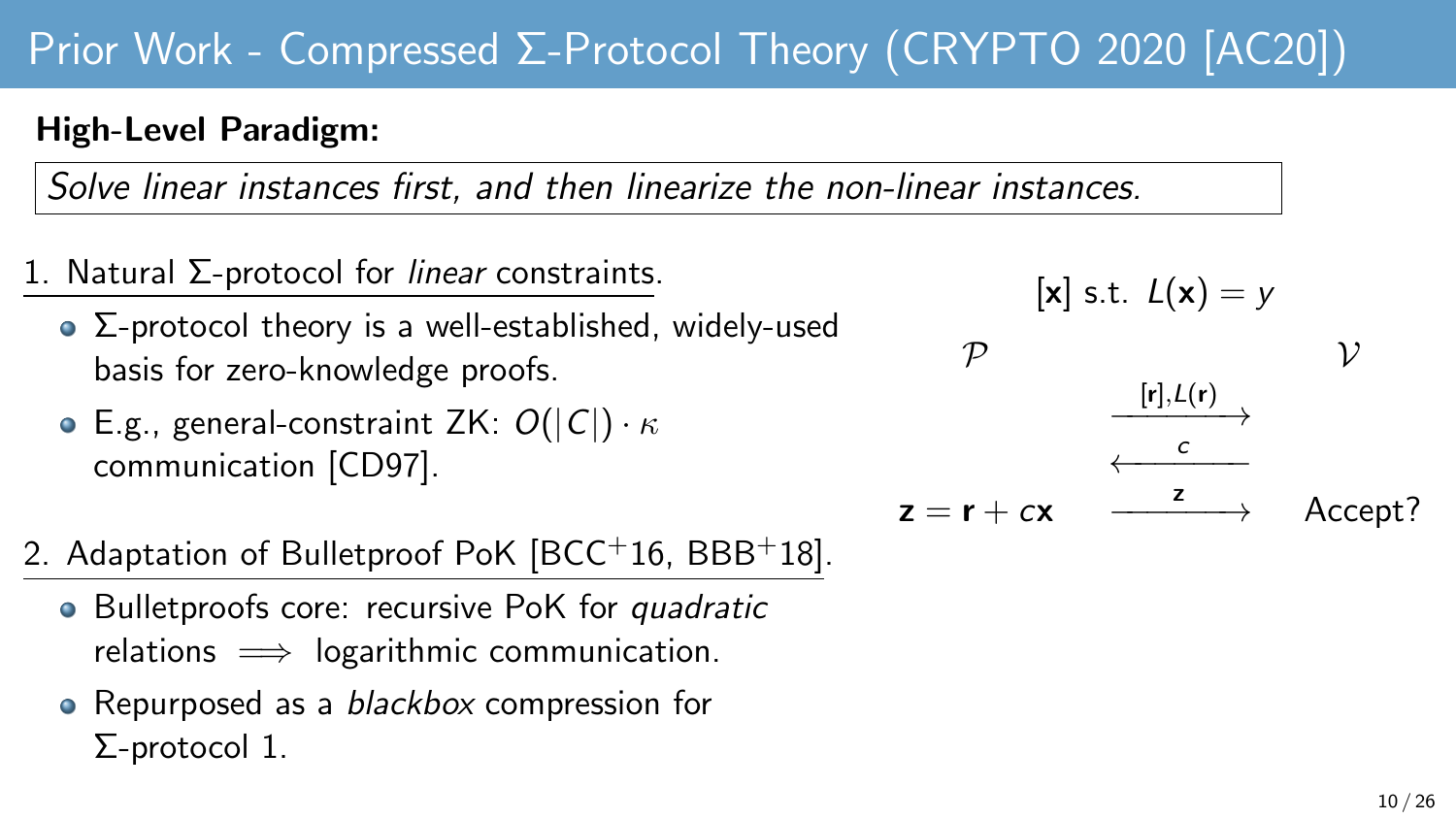## Prior Work - Compressed Σ-Protocol Theory (CRYPTO 2020 [\[AC20\]](#page-22-0))

- 3. Linearization strategy to handle non-linear constraints in a black-box manner.
	- Using arithmetic secret-sharing.

4. Instantiations.

- Logarithmic-communication: DL, strong-RSA in class groups,  $(RSA + set-up)$
- Constant-communication: Knowledge of Exponent Assumption
- Polylogarithmic-communication: Ring-SIS [\[ACK21\]](#page-22-1)

5. Computation Model.

• Constraints  $f(x) = 0$  are expressed as an **arithmetic circuit**.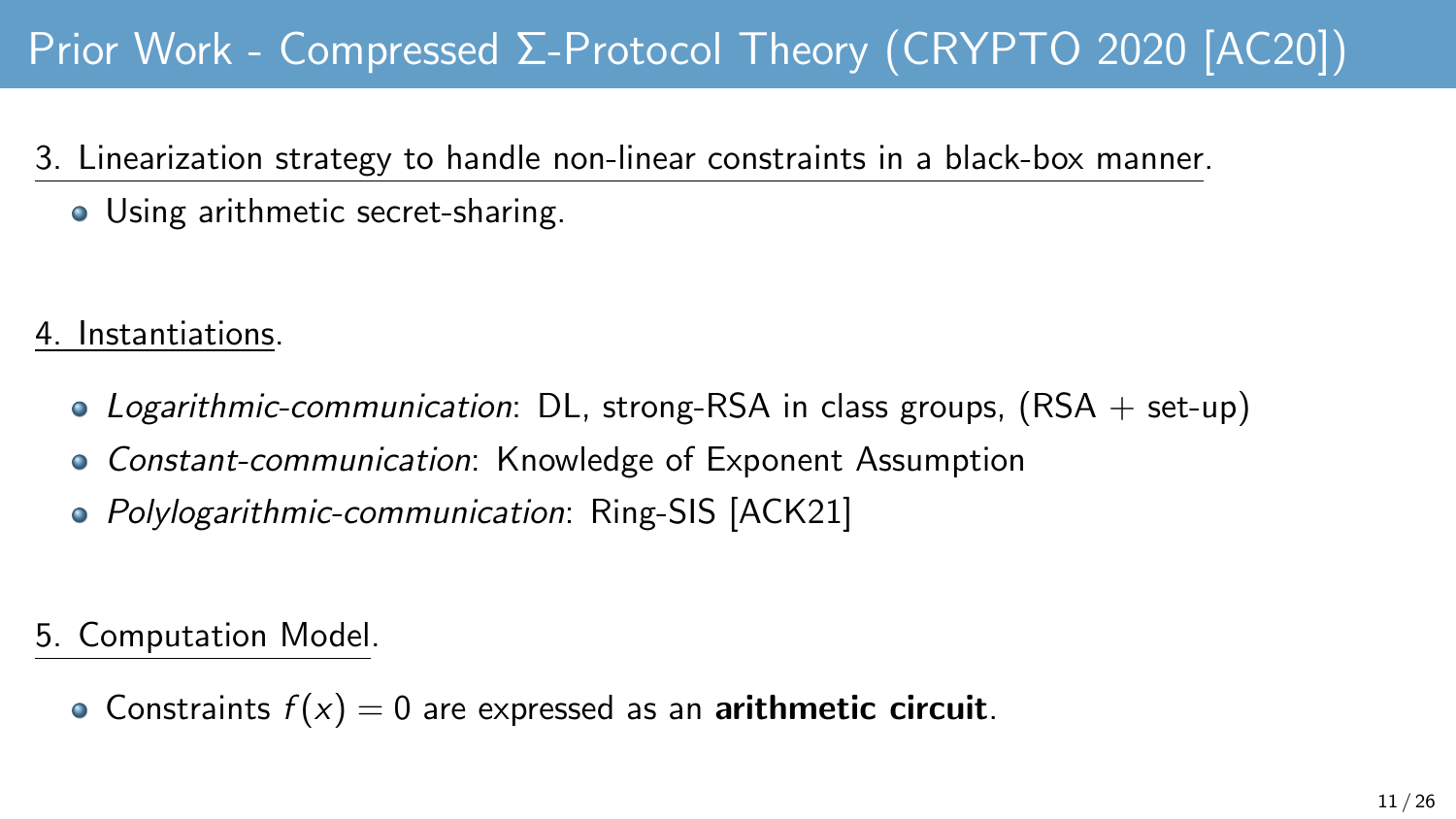## Generalized Compressed Σ-Protocol - Linear Constraints

#### Observation:

Compressed Σ-protocols for linear constraints can be viewed as proving knowledge of the preimage of a homomorphism

$$
\Psi:\mathbb{G}^n\to\mathbb{H}
$$

- $\bullet$   $\mathbb G$  and  $\mathbb H$  are order q groups.
- Communication: logarithmic number of H-elements.

In [\[AC20\]](#page-22-0), Ψ is of the form:

$$
\Psi: \mathbb{Z}_q^n \times \mathbb{Z}_q \to \mathbb{G} \times \mathbb{Z}_q, \quad (\mathbf{x}, \gamma) \to (\mathrm{Com}(\mathbf{x}, \gamma), L(\mathbf{x})),
$$

Crucial: Com is a homomorphic and compact commitment scheme.

We need a homomorphic and compact commitment scheme for vectors in

$$
\mathbb{Z}_q^{n_0} \times \mathbb{G}_1^{n_1} \times \mathbb{G}_2^{n_2} \times \mathbb{G}_T^{n_T}.
$$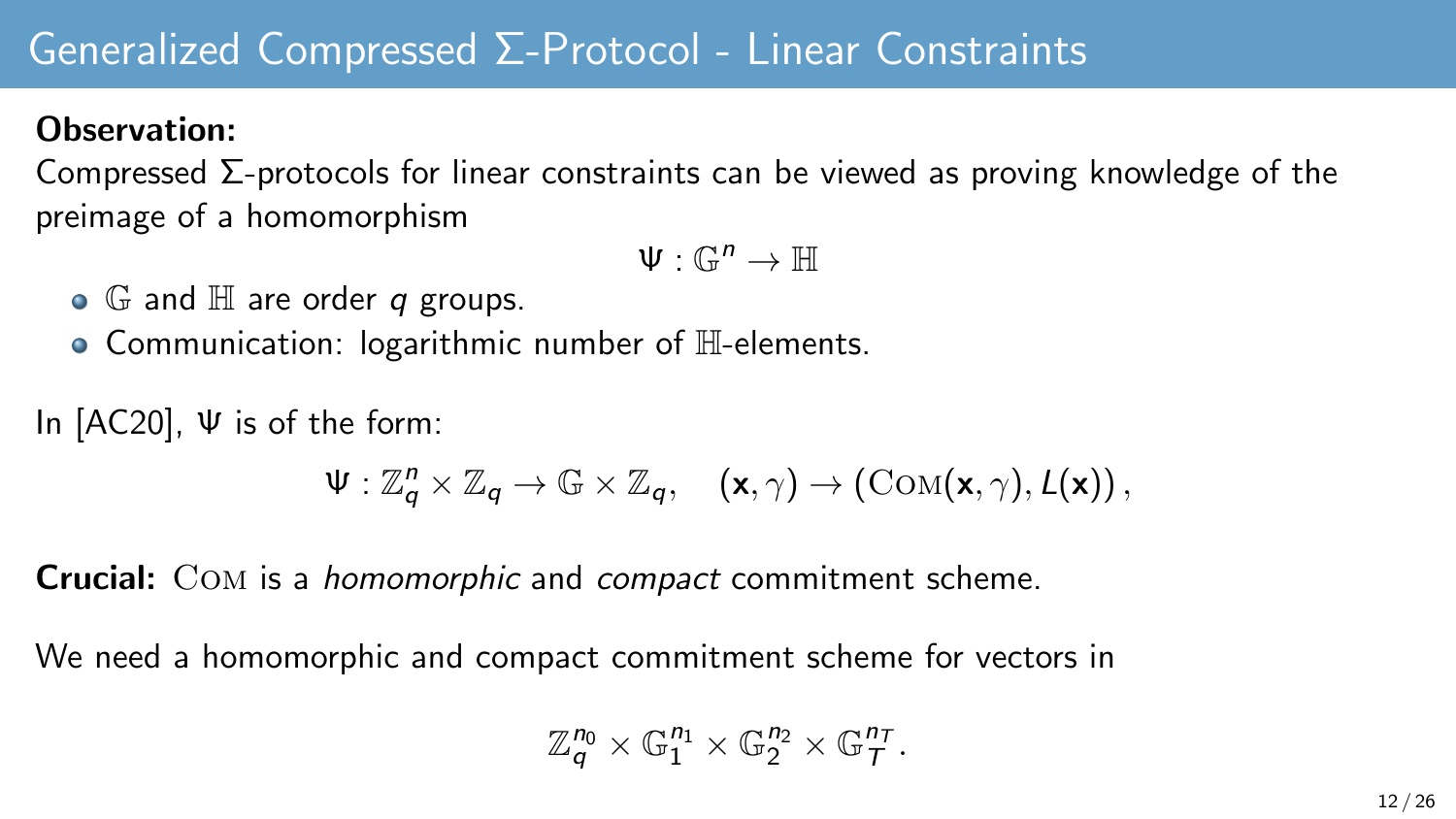## Commitment Scheme - Bilinear Group Vectors (1/3)

- Bilinear group:  $(q, \mathbb{G}_1, \mathbb{G}_2, \mathbb{G}_T, e, G, H)$
- Pairing:  $e: \mathbb{G}_1 \times \mathbb{G}_2 \rightarrow \mathbb{G}_T$

Pairing-based generalization of Pedersen Commitments [\[AFG](#page-23-1)+10, [LMR19\]](#page-25-0): Setup:

- $g, h \leftarrow \mathbb{G}_T$
- $\bullet$  H  $\leftarrow$  G<sub>2</sub>

Commit to an element  $(x, y) \in \mathbb{Z}_q \times \mathbb{G}_1$ :

$$
COM: \mathbb{Z}_q \times \mathbb{G}_1 \times \mathbb{Z}_q \to \mathbb{G}_T, \ (x, y, \gamma) \mapsto h^{\gamma} \cdot g^x \cdot e(y, H).
$$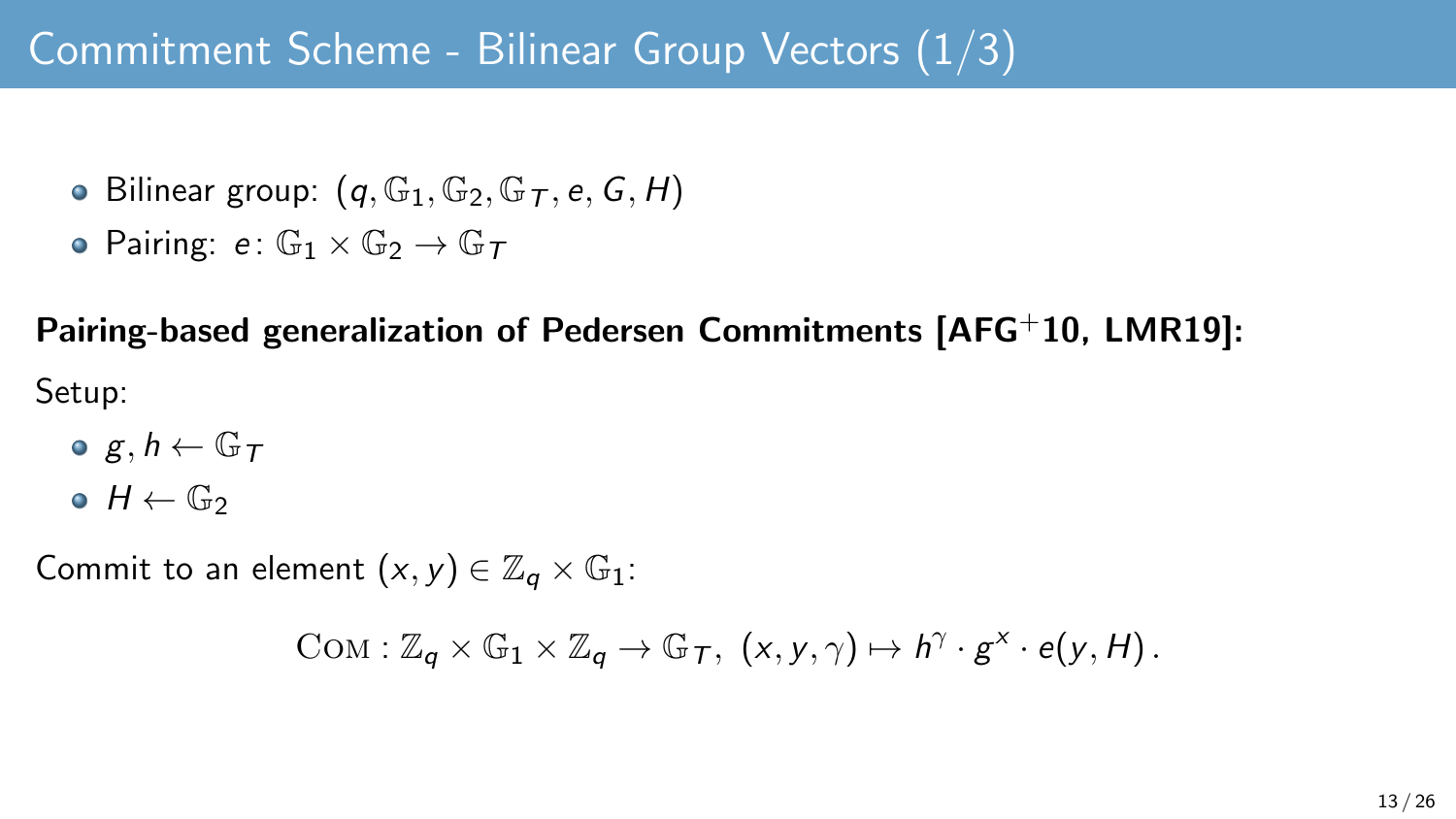## Commitment Scheme - Bilinear Group Vectors (2/3)

Commit to an element  $(x, y) \in \mathbb{Z}_q \times \mathbb{G}_1$ :

$$
COM: \mathbb{Z}_q \times \mathbb{G}_1 \times \mathbb{Z}_q \to \mathbb{G}_T, \ (x, y, \gamma) \mapsto h^{\gamma} \cdot g^x \cdot e(y, H).
$$

#### Extensions:

- $\bullet$  Natural extension to vectors  $(\mathsf{x},\mathsf{y})\in\mathbb{Z}_q^{n_0}\times\mathbb{G}_1^{n_1}.$ 
	- Homomorphic.
	- Compact: Commitment is 1  $\mathbb{G}_T$ -element, i.e., size independent of  $n_0$  and  $n_1$ .
- **2** Extension to vectors  $(x, y, z) \in \mathbb{Z}_q^{n_0} \times \mathbb{G}_1^{n_1} \times \mathbb{G}_2^{n_2}$ .
	- Binding: Some care is required.
	- Homomorphic.
	- Compact: Commitment is 2  $\mathbb{G}_T$ -elements.

Compressed  $\Sigma$ -Protocols for  $(\mathbb{Z}_q, \mathbb{G}_1, \mathbb{G}_2)$ -vectors.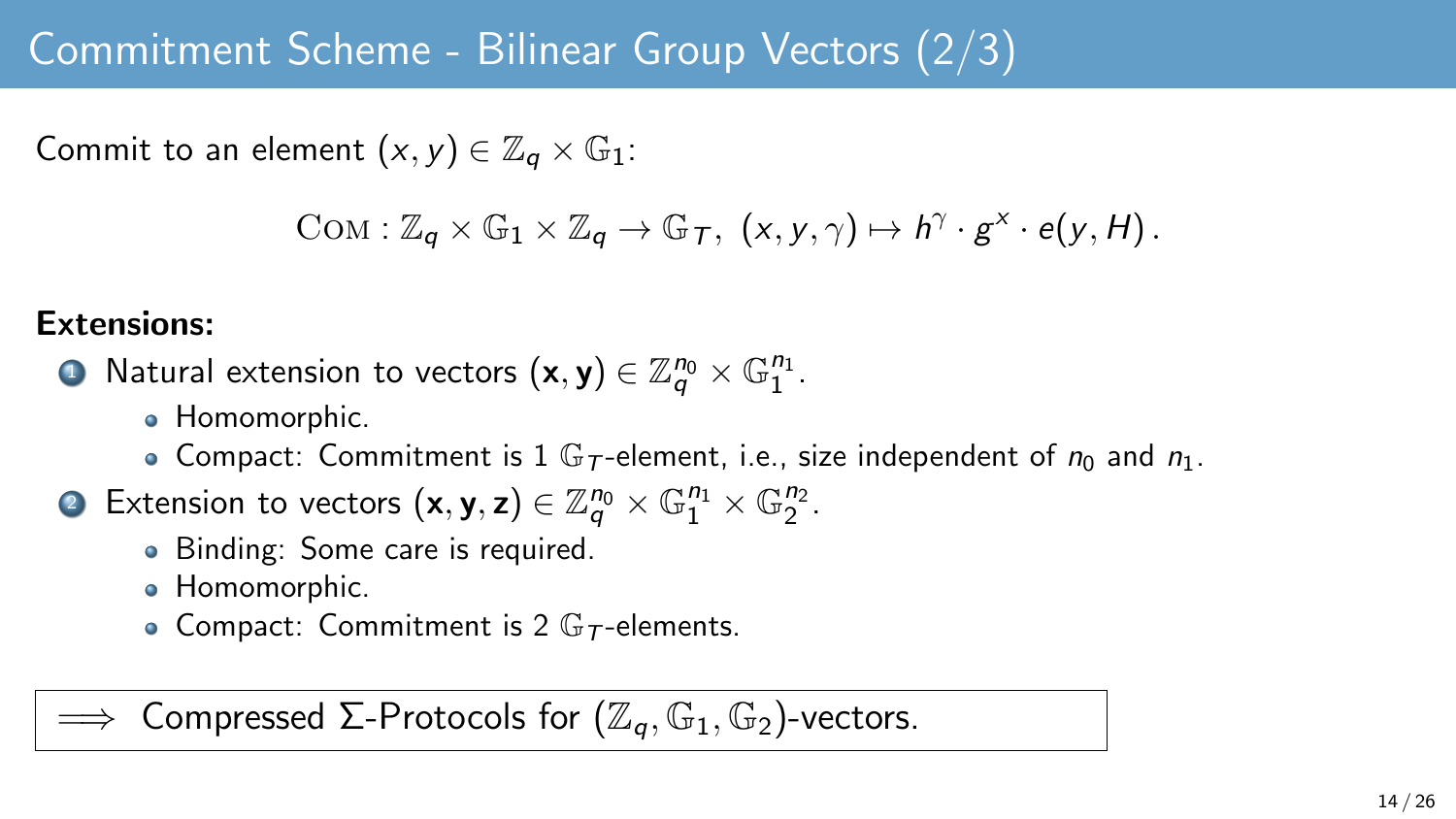The above approach does not enable commitments to  $\mathbb{G}_T$ -coefficients.

El-Gamal based commitment scheme for  $\mathbb{G}_{\mathcal{T}}$ -vectors:

$$
\text{Com}\colon \mathbb{G}_T^{n_T} \times \mathbb{Z}_q \to \mathbb{G}_T^{n_T+1}, \quad (\mathbf{x}, \gamma) \mapsto \begin{pmatrix} h^{\gamma} \\ \mathbf{x} * \mathbf{g}^{\gamma} \end{pmatrix}
$$

 $\implies$  commitment scheme for vectors  $\mathbf{x}\in\mathbb{Z}_q^{n_0}\times\mathbb{G}_1^{n_1}\times\mathbb{G}_2^{n_2}\times\mathbb{G}_T^{n_7}$ 

Commitment Size:  $n_T + 3$  G<sub>T</sub>-elements.

- Independent of  $n_0$ ,  $n_1$  and  $n_2$ .
- Linear in  $n_{\mathcal{T}}$ .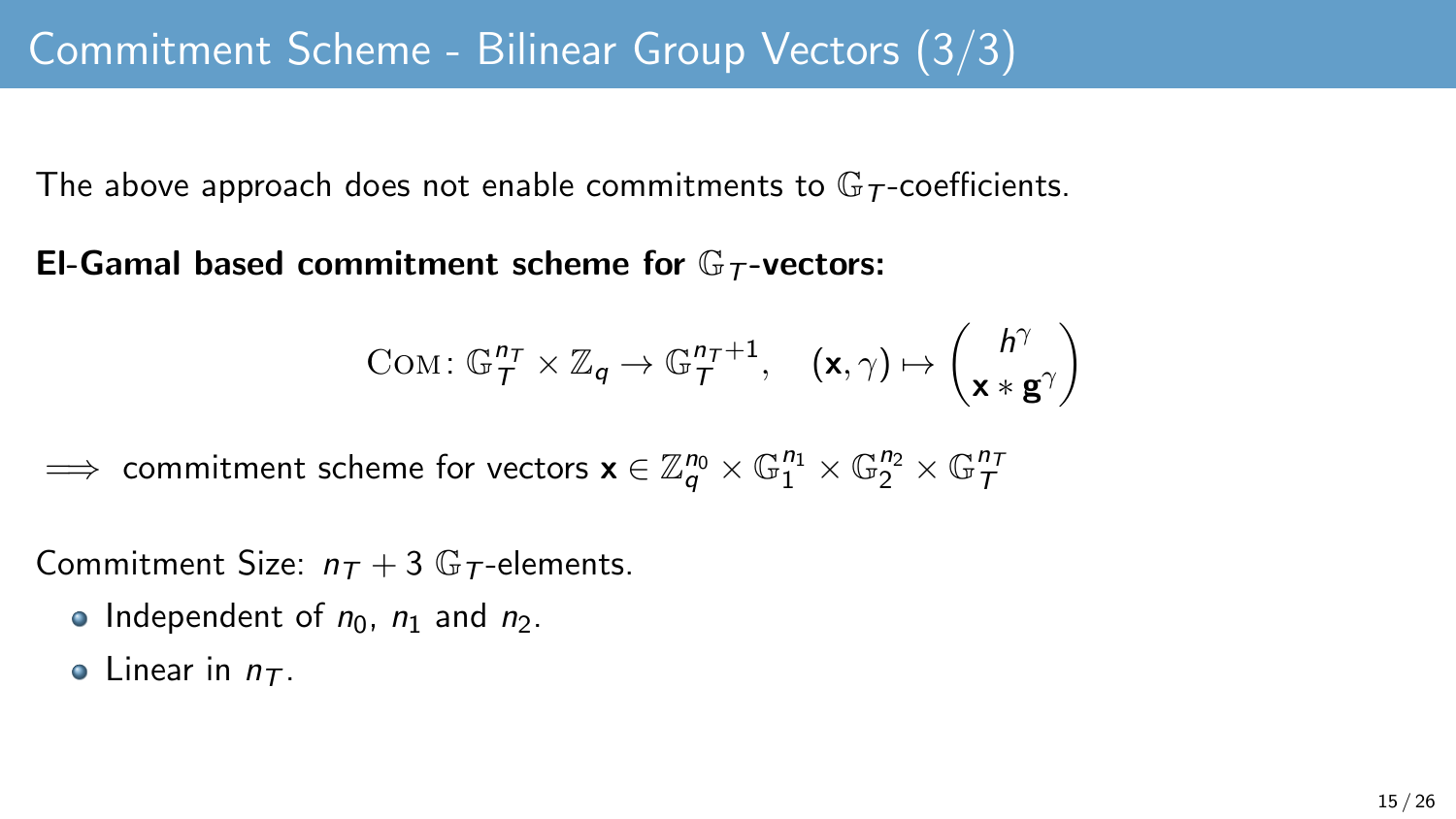## $\implies$  Compressed  $\Sigma$ -protocol for vectors  $\mathbf{x} \in \mathbb{Z}_q^{n_0} \times \mathbb{G}_1^{n_1} \times \mathbb{G}_2^{n_2} \times \mathbb{G}_\mathcal{T}^{n_\mathcal{T}}$ .

Communication costs:

- Logarithmic in  $n_0$ ,  $n_1$  and  $n_2$ .
- $\bullet$  Linear in  $n_{\tau}$ .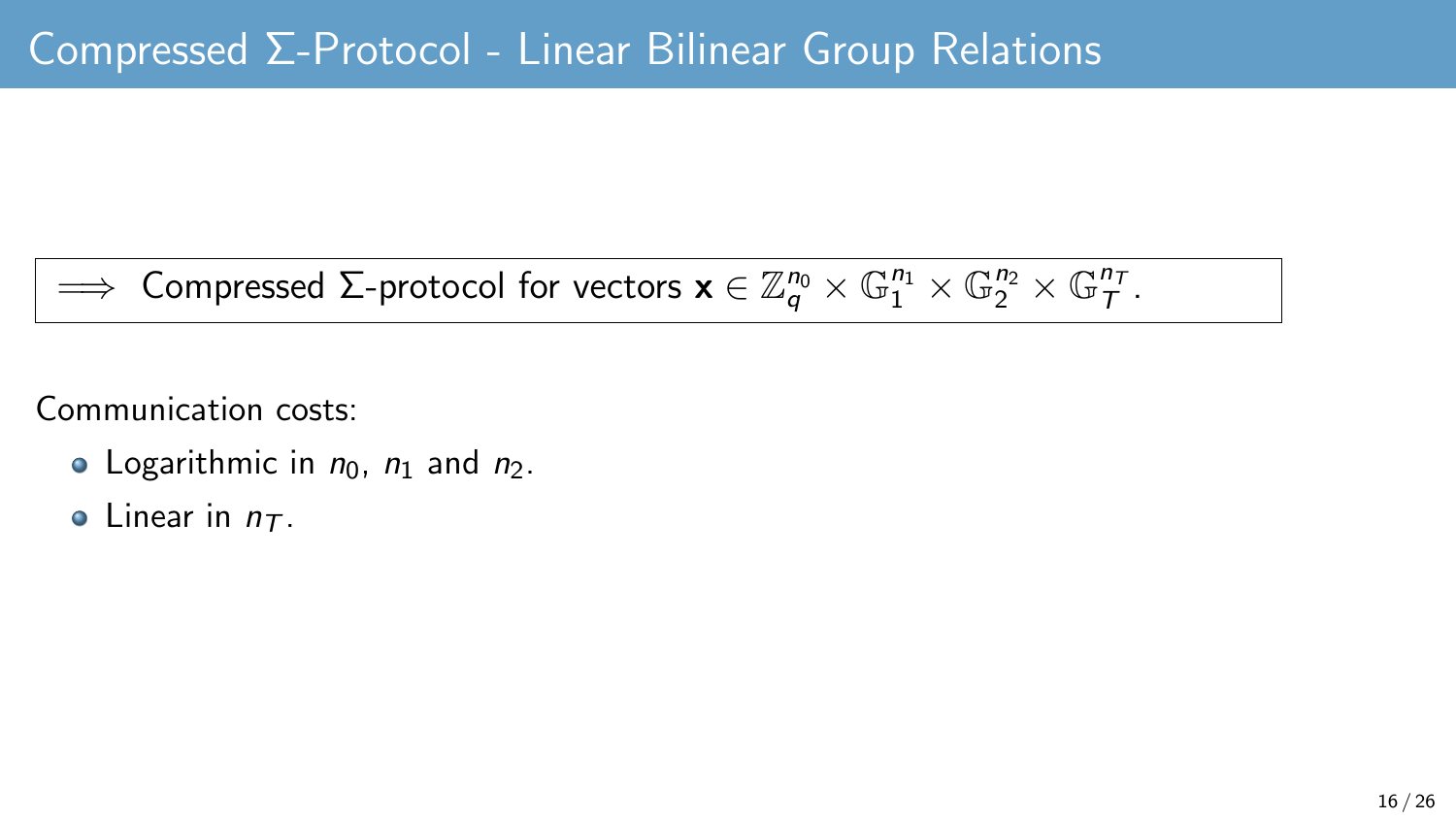## Linearizing Non-Linear Gates (1/2)

#### Arithmetic Circuits

Arithmetic secret sharing based technique to linearize non-linear multiplication gates [\[AC20\]](#page-22-0):

$$
\mathbb{Z}_q\times\mathbb{Z}_q\to\mathbb{Z}_q,\quad (x,y)\mapsto x\cdot y
$$

#### Bilinear Group Arithmetic Circuits

• Multiple types of non-linear gates:

$$
\mathbb{Z}_{q} \times \mathbb{Z}_{q} \to \mathbb{Z}_{q}, \quad (x, y) \mapsto x \cdot y
$$
  
\n
$$
\mathbb{G}_{1} \times \mathbb{Z}_{q} \to \mathbb{G}_{1}, \quad (g, x) \mapsto g^{x}
$$
  
\n
$$
\mathbb{G}_{2} \times \mathbb{Z}_{q} \to \mathbb{G}_{2}, \quad (h, x) \mapsto h^{x}
$$
  
\n
$$
\mathbb{G}_{T} \times \mathbb{Z}_{q} \to \mathbb{G}_{T}, \quad (k, x) \mapsto k^{x}
$$
  
\n
$$
\mathbb{G}_{1} \times \mathbb{G}_{2} \to \mathbb{G}_{T}, \quad (x, y) \mapsto e(g, h)
$$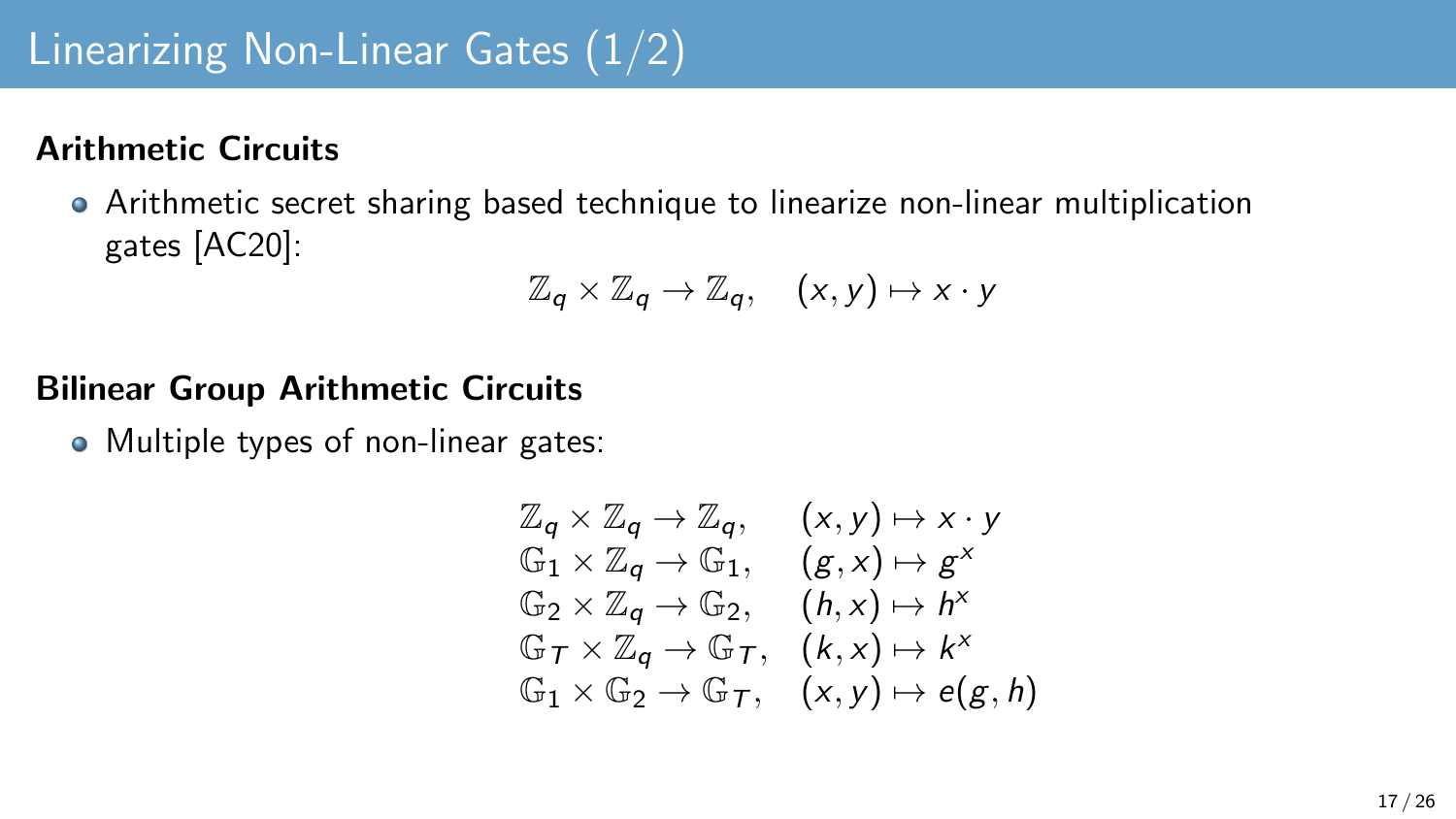## Linearizing Non-Linear Gates (2/2)

### **Observation**

- All these non-linear gates are bilinear mappings
	- $\implies$  Linearization techniques of  $[AC20]$  have a generalization to these bilinear gates.

 $\implies$  Compressed Σ-protocol for vectors  $\mathbf{x}\in\mathbb{Z}_q^{n_0}\times\mathbb{G}_1^{n_1}\times\mathbb{G}_2^{n_2}\times\mathbb{G}_7^{n_7}$  satisfying arbitrary constraints defined over a bilinear group arithmetic circuit.

## Communication costs:

- **•** Logarithmic in
	- $n_0$ ,  $n_1$  and  $n_2$
	- the number of non-linear gates with  $\mathbb{Z}_q$ ,  $\mathbb{G}_1$  or  $\mathbb{G}_2$  outputs
- o Linear in
	- $0 n<sub>T</sub>$
	- the number of non-linear gates with  $\mathbb{G}_T$  outputs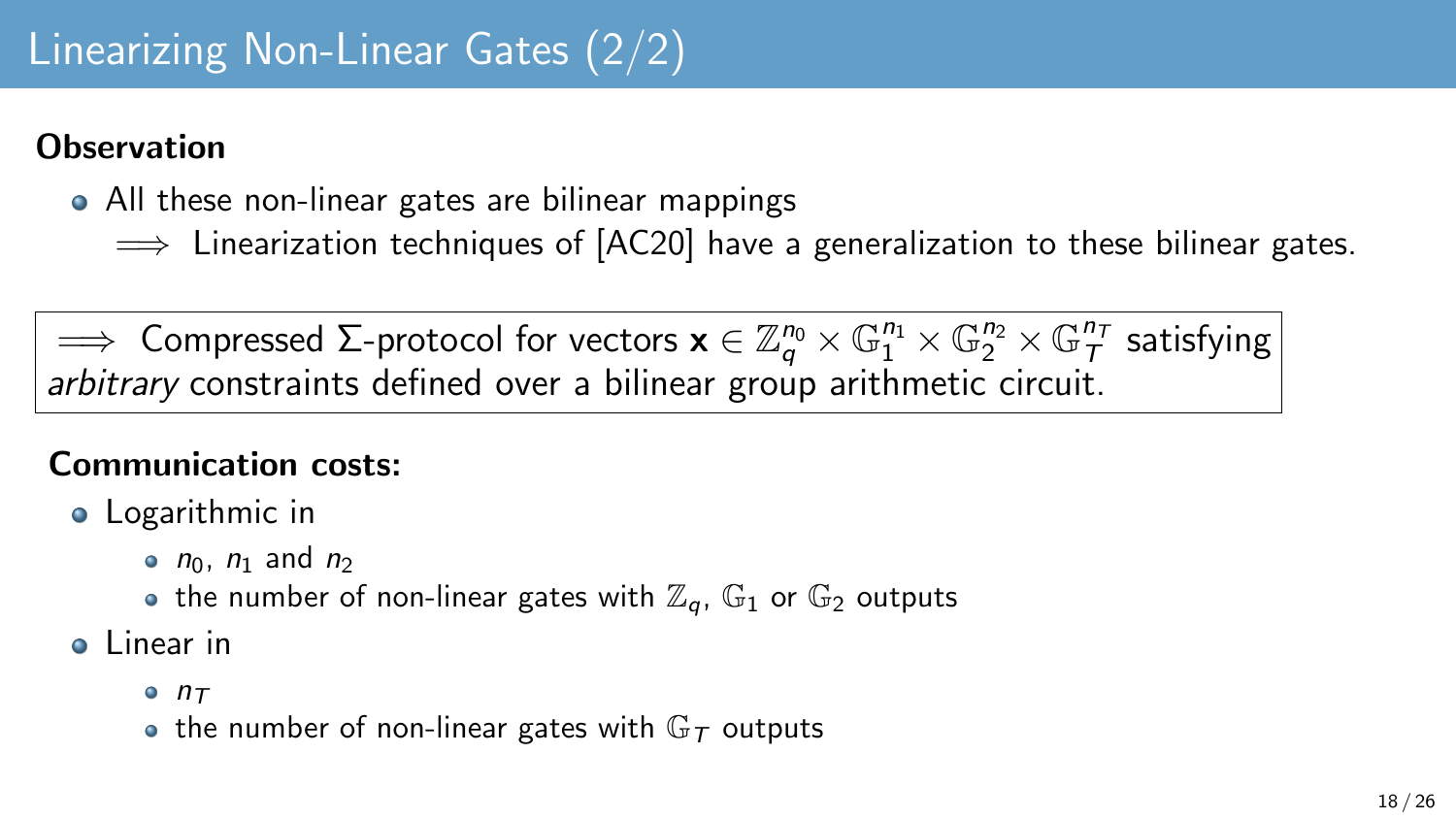**Functionality:** A valid signature can only be created by a subset of at least *k*-out-of-*n* players.

**Trivial approach:** Exhibit  $k$  individual signatures.

- $\bullet$  Signature size linear in  $k$ .
- Reveals the identities of the  $k$  signers.

**Standard approach [\[Sho00\]](#page-25-1):** Secret share the private key of a standard signature scheme.

- $\bullet$  Signature size *constant* in  $k$  and  $n$ .
- Trusted set-up required.
- $\bullet$  Hides the identities of the *k* signers.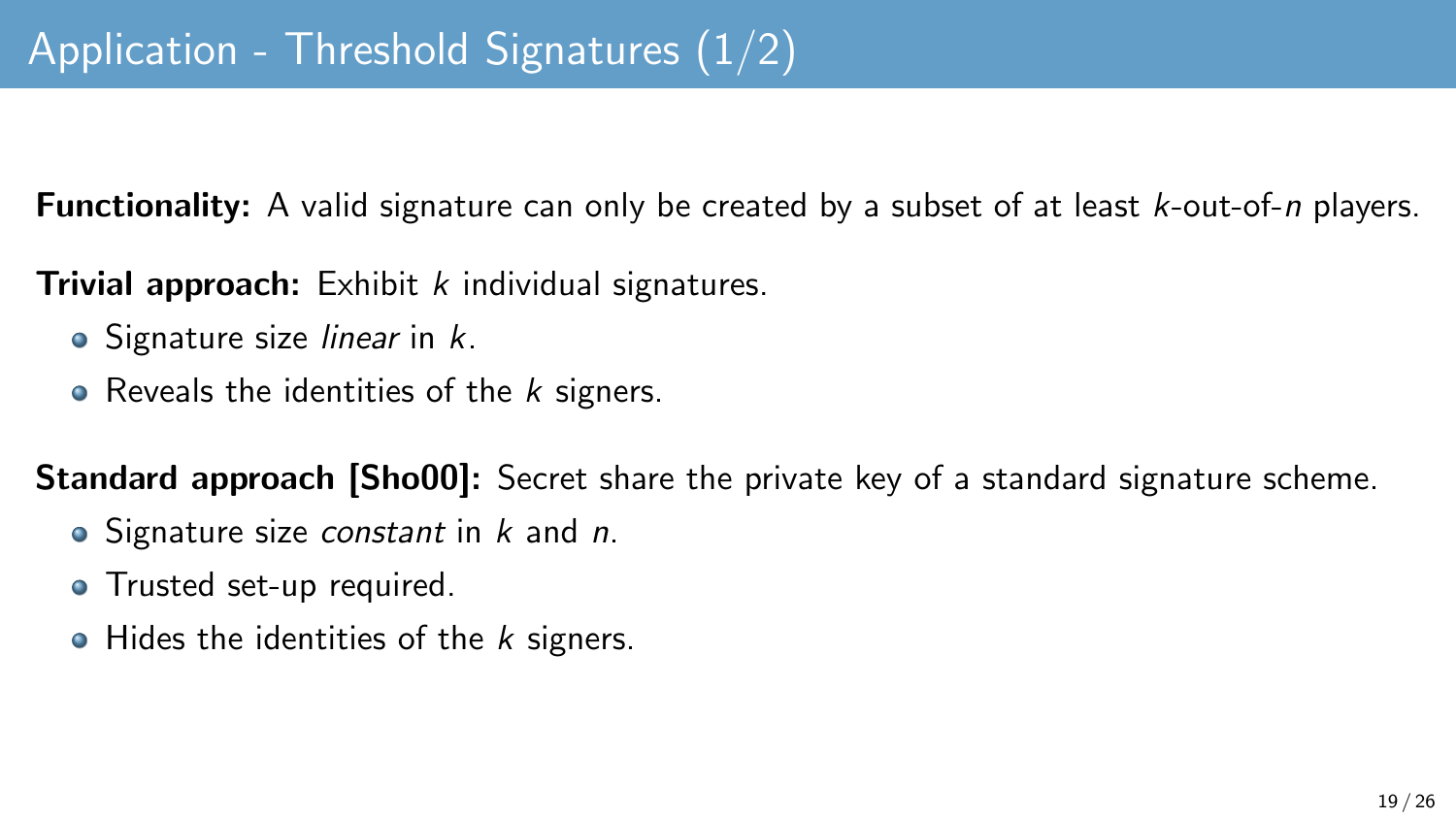**Our approach:** Zero-Knowledge Proof of Knowledge of k-out-of-n signatures.

#### Ingredients:

- BLS signature scheme [\[BLS01\]](#page-24-3): small bilinear group verification circuit.
- Proofs-of-partial knowledge:  $k$ -out-of-n threshold functionality  $[ACF21]$ .
- Compressed Σ-Protocols for bilinear group arithmetic relations.

## Properties:

- Signature size *logarithmic* in *n*.
- Transparent set-up.
- $\bullet$  Hides the identities of the k signers.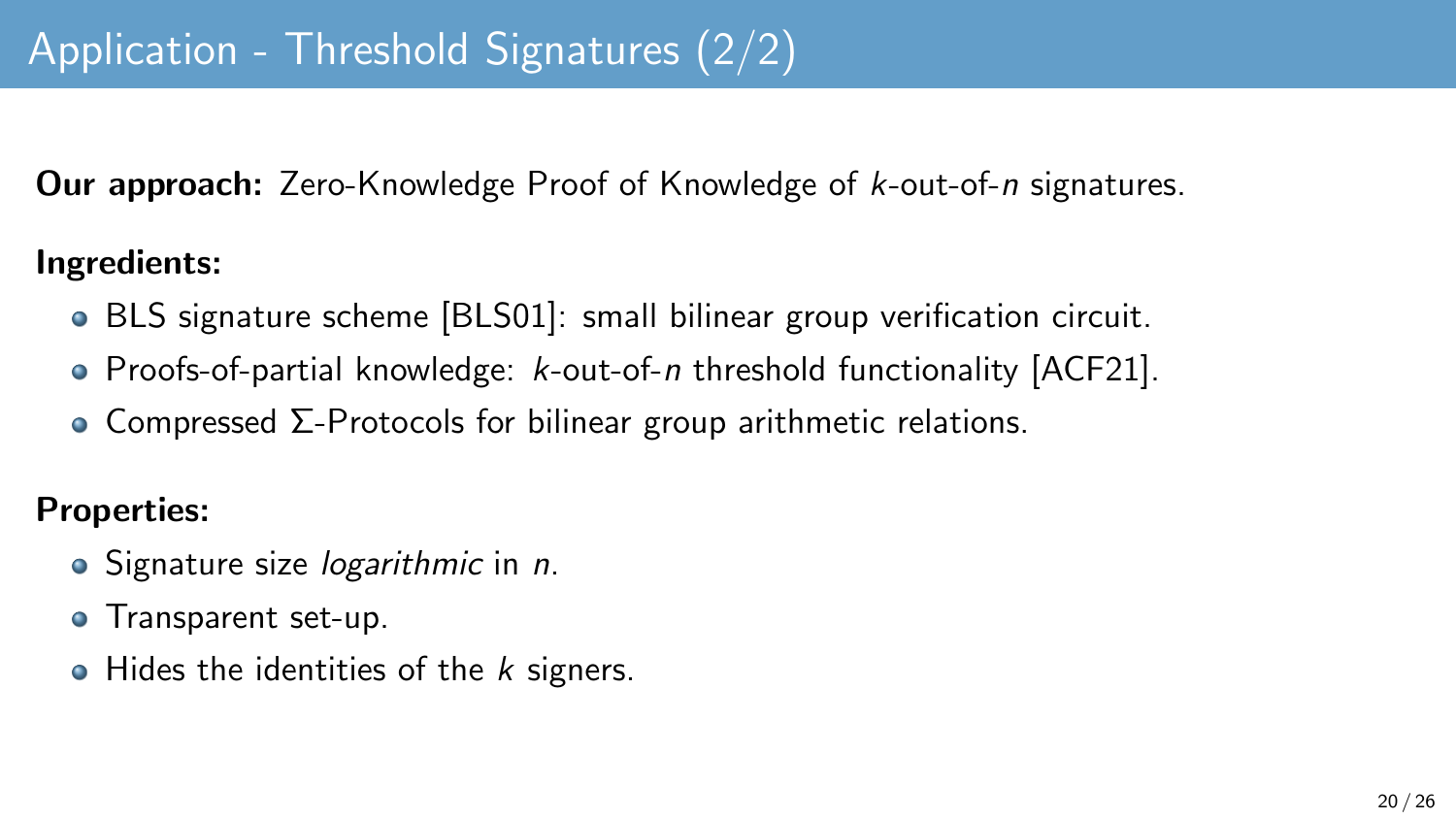## Compressed Σ-protocols for bilinear group arithmetic circuits.

Direct approach: no specialized reduction to arithmetic circuits.

## Communication costs:

- Logarithmic in the " $\mathbb{Z}_q$ ,  $\mathbb{G}_1$  and  $\mathbb{G}_2$  parts".
- Linear in the " $G_T$  part".
- Roughly factor 3 improvement over prior work.

## Application:

**•** Transparent and logarithmic-size threshold signature scheme.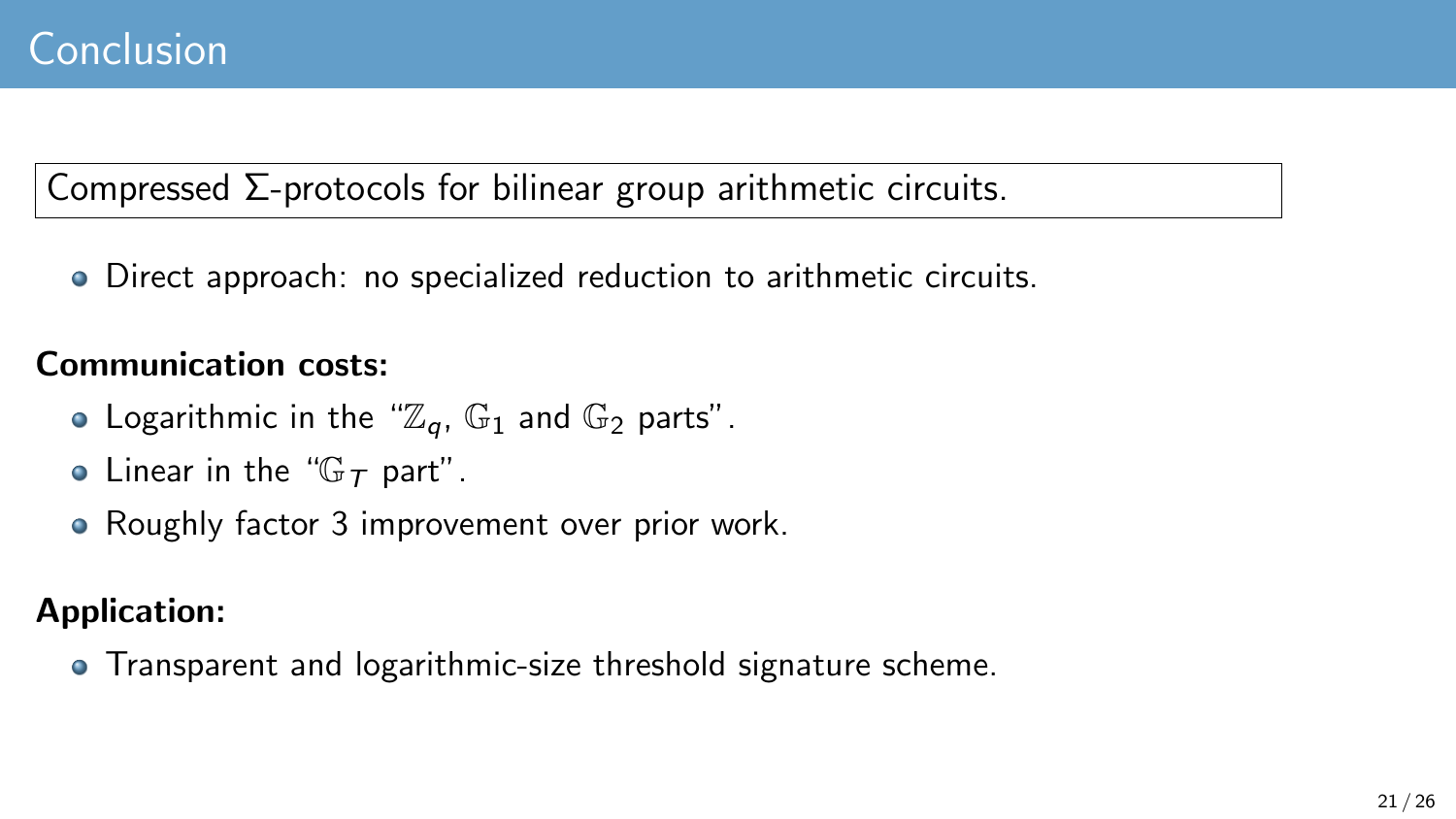# Thanks!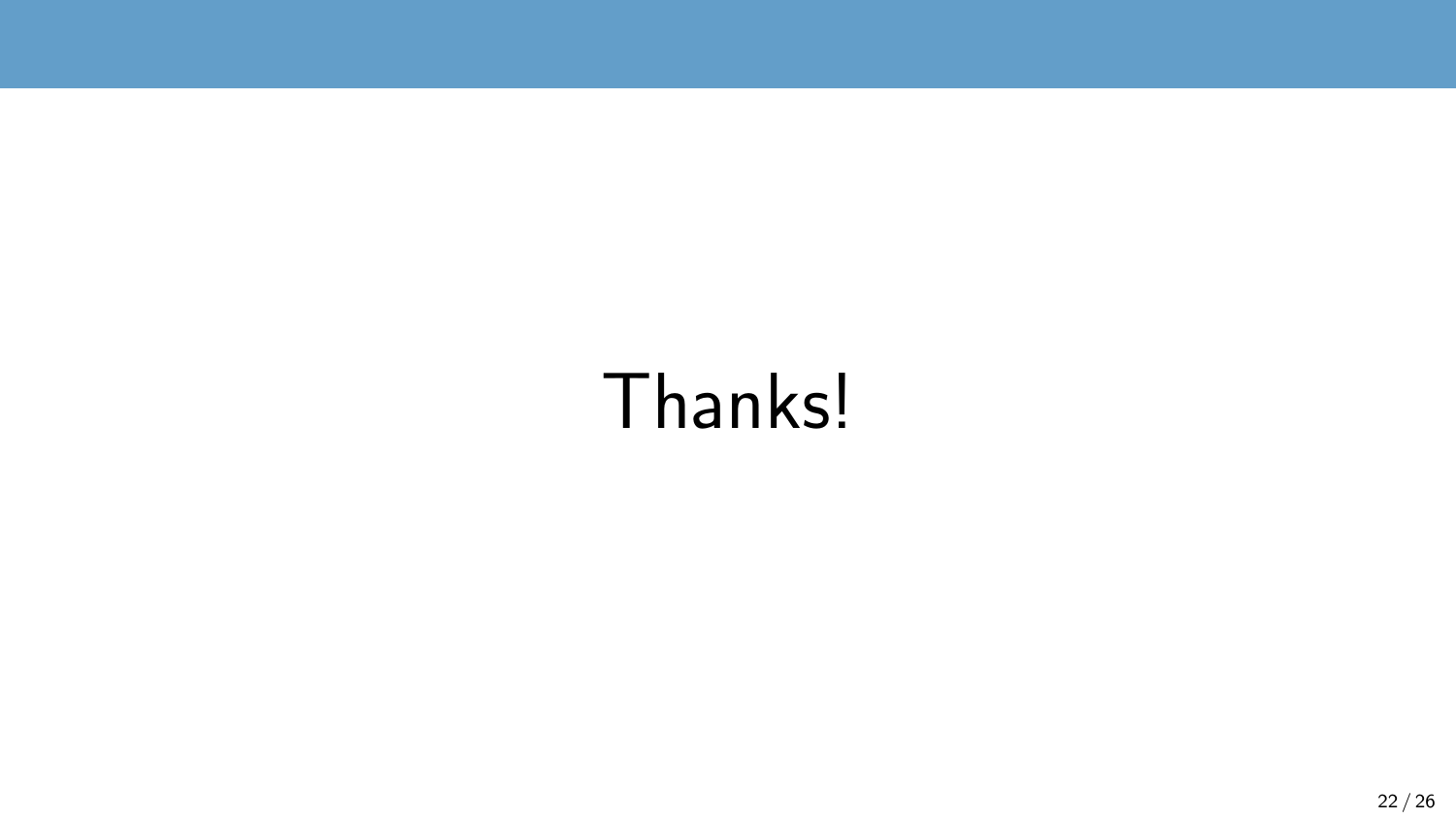## Bibliography I

#### <span id="page-22-0"></span>F Thomas Attema and Ronald Cramer.

Compressed sigma-protocol theory and practical application to plug & play secure algorithmics.

In CRYPTO (3), volume 12172 of Lecture Notes in Computer Science, pages 513–543. Springer, 2020.

- <span id="page-22-2"></span>F Thomas Attema, Ronald Cramer, and Serge Fehr. Compressing proofs of k-out-of-n partial knowledge. In CRYPTO (4), volume 12828 of Lecture Notes in Computer Science, pages 65–91. Springer, 2021.
- <span id="page-22-1"></span>F Thomas Attema, Ronald Cramer, and Lisa Kohl.
	- A compressed sigma-protocol theory for lattices.

In CRYPTO (2), volume 12826 of Lecture Notes in Computer Science, pages 549–579. Springer, 2021.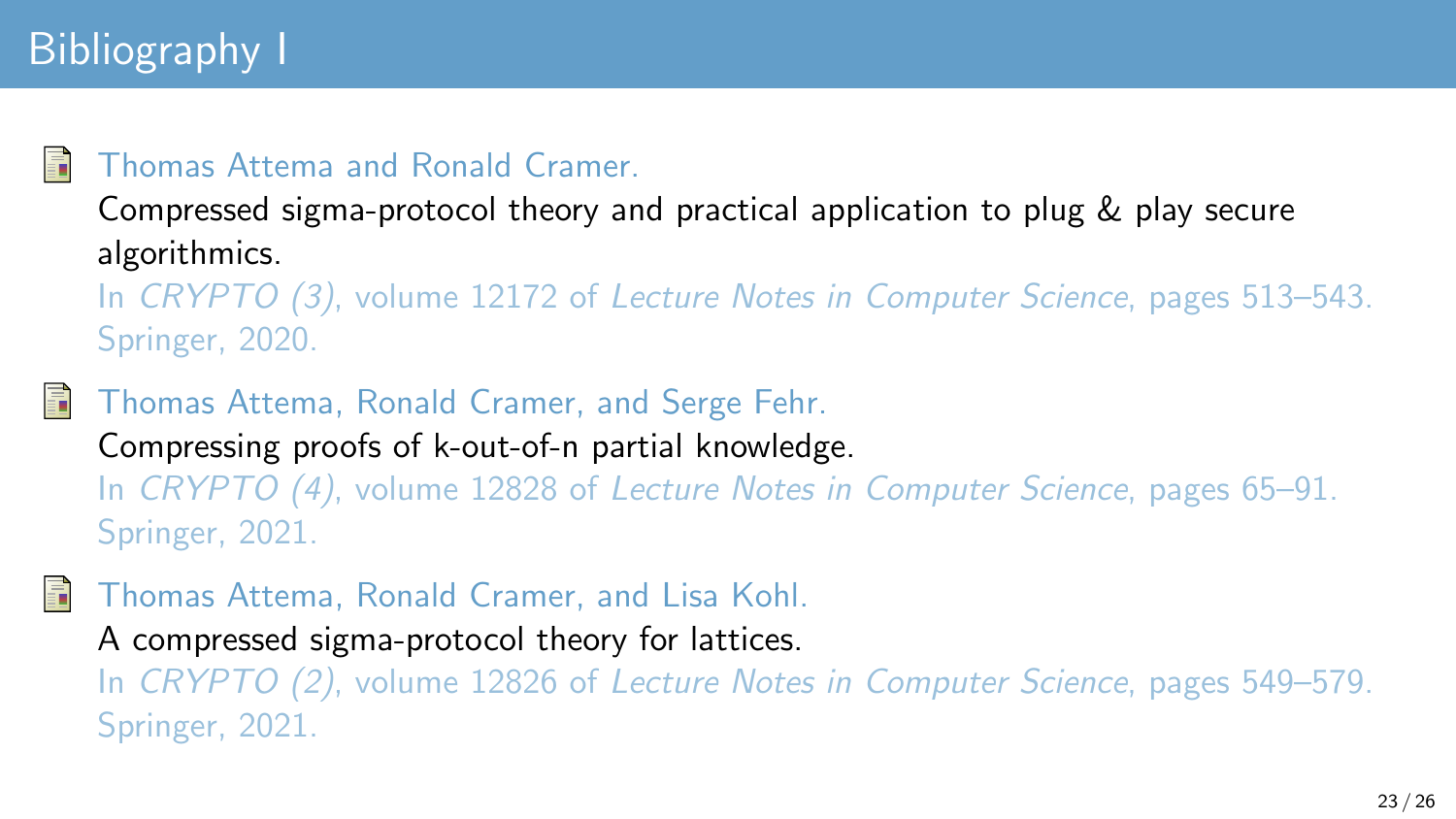<span id="page-23-1"></span>Ħ Masayuki Abe, Georg Fuchsbauer, Jens Groth, Kristiyan Haralambiev, and Miyako Ohkubo. Structure-preserving signatures and commitments to group elements. In CRYPTO, volume 6223 of Lecture Notes in Computer Science, pages 209–236. Springer, 2010.

<span id="page-23-0"></span>譶 Benedikt Bünz, Jonathan Bootle, Dan Boneh, Andrew Poelstra, Pieter Wuille, and Gregory Maxwell. Bulletproofs: Short proofs for confidential transactions and more. In IEEE Symposium on Security and Privacy, pages 315–334. IEEE Computer Society, 2018.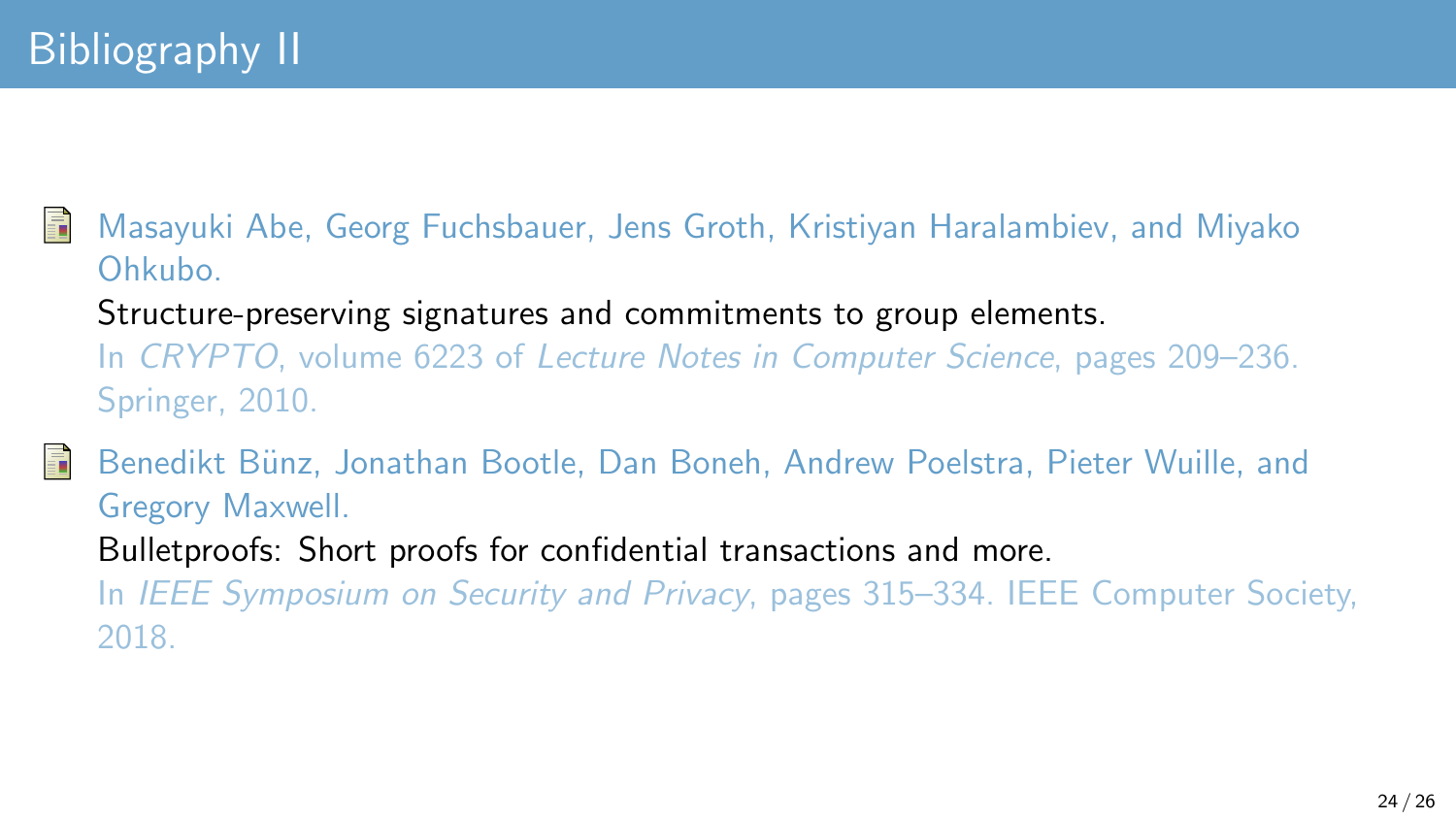## Bibliography III

- <span id="page-24-1"></span>F Jonathan Bootle, Andrea Cerulli, Pyrros Chaidos, Jens Groth, and Christophe Petit. Efficient zero-knowledge arguments for arithmetic circuits in the discrete log setting. In EUROCRYPT (2), volume 9666 of Lecture Notes in Computer Science, pages 327–357. Springer, 2016.
- <span id="page-24-3"></span>螶 Dan Boneh, Ben Lynn, and Hovav Shacham. Short signatures from the weil pairing. In ASIACRYPT, volume 2248 of Lecture Notes in Computer Science, pages 514–532. Springer, 2001.
- <span id="page-24-2"></span>Ronald Cramer and Ivan Damgård. Linear zero-knowledge - A note on efficient zero-knowledge proofs and arguments. In STOC, pages 436–445. ACM, 1997.
- <span id="page-24-0"></span>F Daira Hopwood, Sean Bowe, Taylor Hornby, and Nathan Wilcox. Zcash Protocol Specication - Version 2020.1.7, 2020.